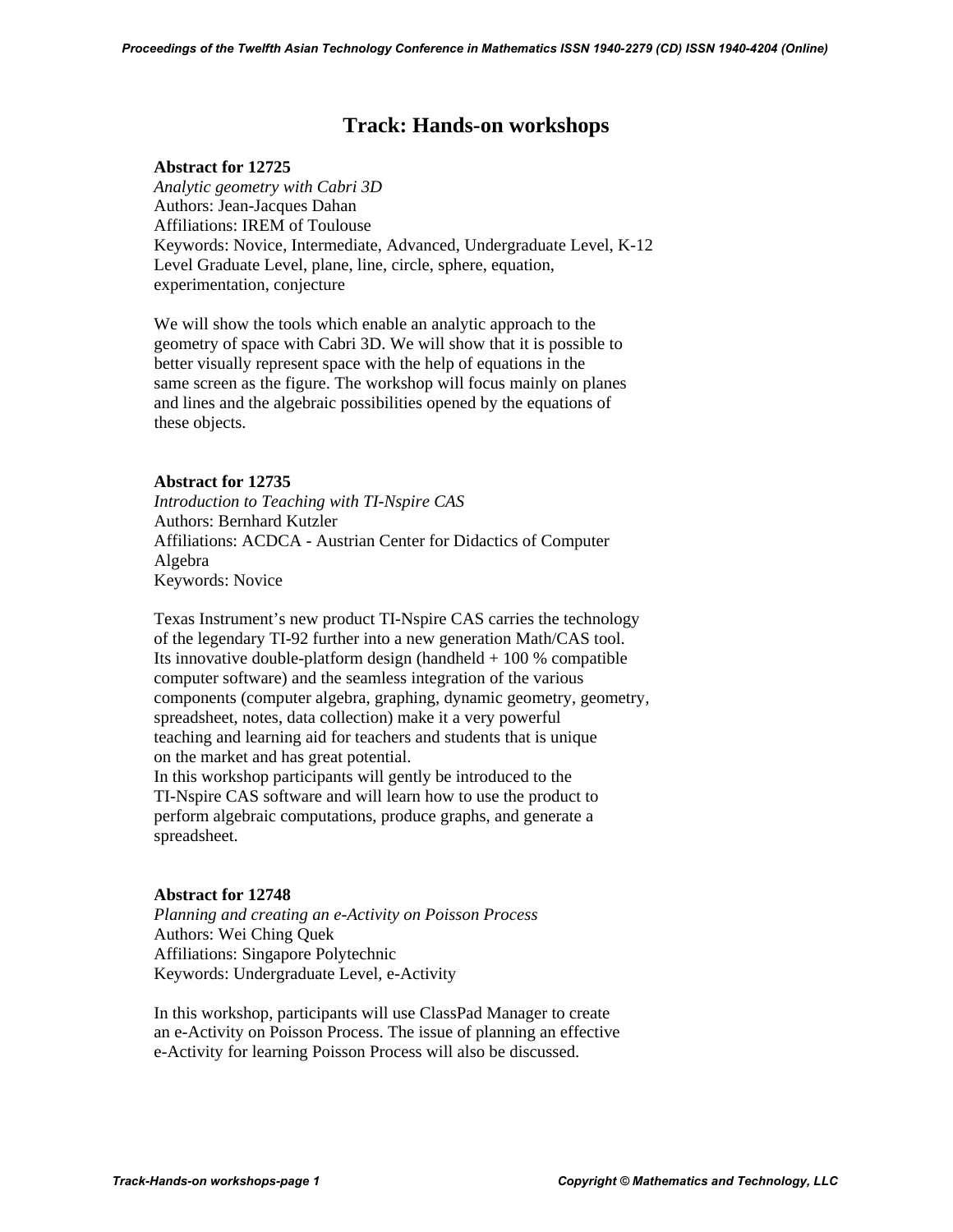#### **Abstract for 12771**

 *Motivating teachers and students to love statistics, using Autograph*  Authors: Douglas Butler Affiliations: iCT Training Centre (Oundle School), UK Keywords: Intermediate, Statistics, Probability, raw data, grouped data, frequency density, discrete, continuous

 The workshop will show Autograph''s fantastic interface for interpreting data, and for taking the drudge out of learning statistics. You can easily explore difficult concepts, such as Frequency/Frequency Density (with non-uniform classes) and Discrete/Continuous variables. The important Central Limit Theorem will also be tested.

## **Abstract for 12772**

 *Exploring Differential Equations and Vectors (2D/3D), using Autograph*  Authors: Douglas Butler Affiliations: iCT Training Centre (Oundle School), UK Keywords: Intermediate, K-12 Level Graduate Level, Differential Equations, Slope Fields, 1st Order, 2nd Order, Vectors, 2D, 3D

 Autograph uniquely allows ODEs to be entered implicitly, allowing a well structured approached to evolve from 1st order to 2nd order, including hhe idea of ''complimentary function'' and ''particular integral''. Solution sets can be treated as dynamic objects. Vectors can likewise be taught from first principles in 2D, leading to a firm understanding of their use in 3D.

## **Abstract for 12790**

 *Motion and "Magic" with Cabri 3D*  Authors: Kate Mackrell Affiliations: Cabrilog Keywords: Novice

 This workshop will introduce participants to creating a variety of different motions using Cabri 3D in order to model physical and mathematical structures and also to create amusing cartoons. Motion will range from direct motion, through motion by transformation, sinusoidal motion and motion generated by Lissajous curves. "Magic" is the means by which Boolean constructions enable objects to appear, disappear and exhibit different types of motion at different times. Some familiarity with Cabri 3D is desirable, but materials will also be provided for beginners.

## **Abstract for 12820**

 *Learning about derivatives using a graphics calculator*  Authors: Barry Kissane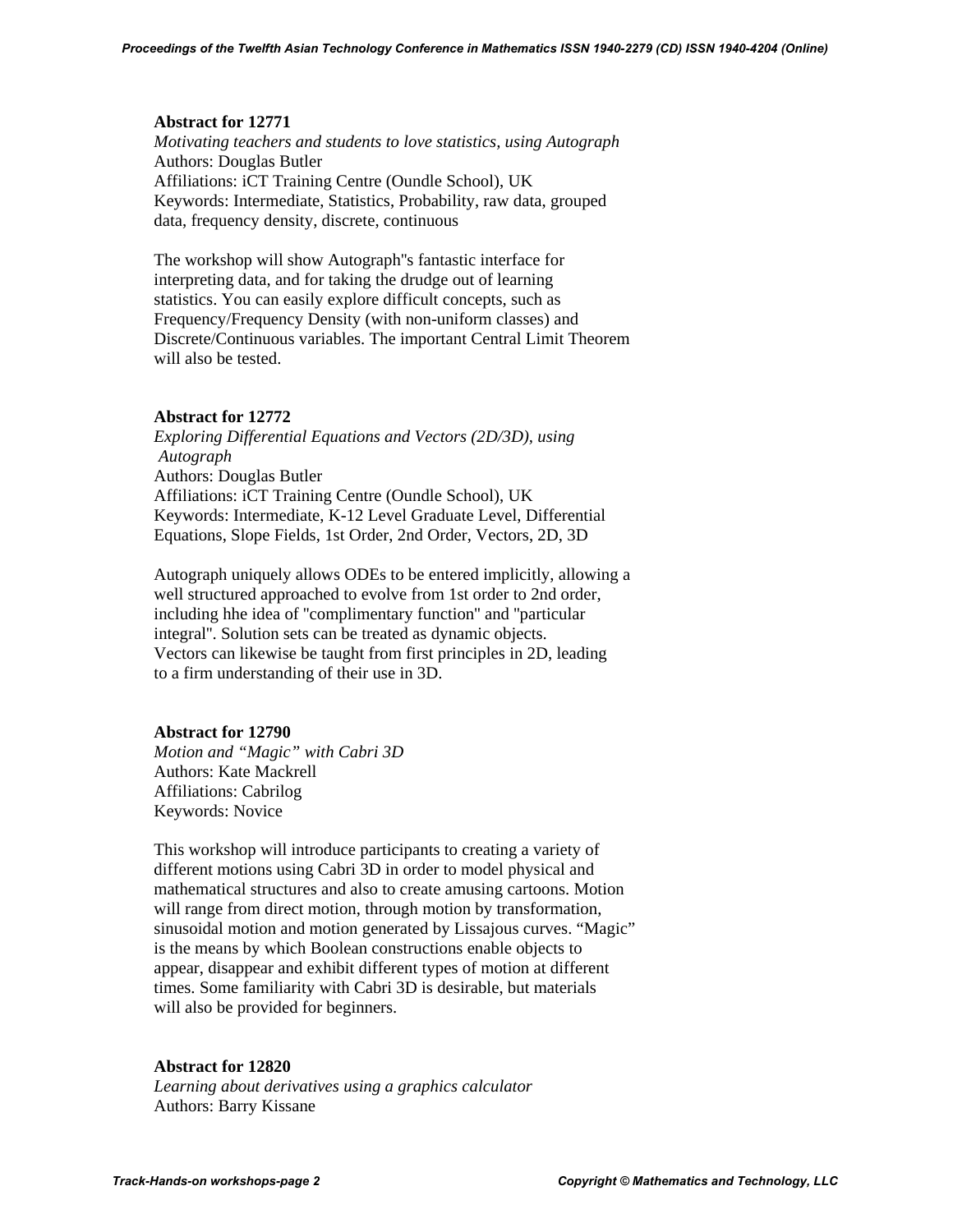Affiliations: Murdoch University Keywords: Novice, Undergraduate Level, K-12 Level, calculus, calculators, teaching, learning

Graphics calculators offer a number of opportunities for introductory calculus students to explore significant concepts associated with derivatives. In this hands-on workshop, we will use the Casio fx-9860G graphics calculator to investigate some of these possibilities and to consider their implications for teaching and learning calculus and the curriculum in early calculus. It will be suggested that the development of the concepts is of key importance and should precede extensive work with symbolic manipulation. Previous experience with this calculator will not be assumed.

## **Abstract for 12826**

 *Beyond graphing: Exploring matrices, sequences and series with a graphics calculator*  Authors: Barry Kissane Affiliations: Murdoch University Keywords: Novice, Undergraduate Level, K-12 Level, matrices, sequences, series

 Inexperienced users of graphics calculators frequently expect that their main advantage involves drawing and using graphs of functions. In contrast, this is a hands-on workshop to explore some of the ways in which a graphics calculator might support teaching and learning matrices, sequences and series, but with only limited emphasis on graphical representations. We will use the Casio fx-9860G graphics calculator to consider the ways in which sequences and matrices are represented on the calculator and can be manipulated to support mathematical thinking. No previous experience with this calculator will be assumed.

## **Abstract for 12860**

 *Learning Algebra the Creative and Magical Way*  Authors: Poh Yew Teoh Affiliations: Creative Wizard Pte. Ltd., Malaysian Invention and Design Society, Malaysian Association of Profesional Speakers Keywords: , algebra, mathematical magic, card tricks, creativity

 Algebra seems to be a subject that some students find it trivial but most find it difficult. In order to pursue mathematics to a higher level, students must certainly learn to use algebra, but perhaps first and foremost they should learn to see it, to discover it, to play with it and to be surprised by it. Since our students seldom see any application of algebra in their daily life, we, mathematic educators can develop their interest in algebra by adopting some creative approach such as mesmerizing them with mathematical magic. Many students have difficulty making the transition from arithmetic to algebra. Often this difficulty first appears when students attempt to create algebraic equations to represent word problems. In this workshop the participants will discover several amazing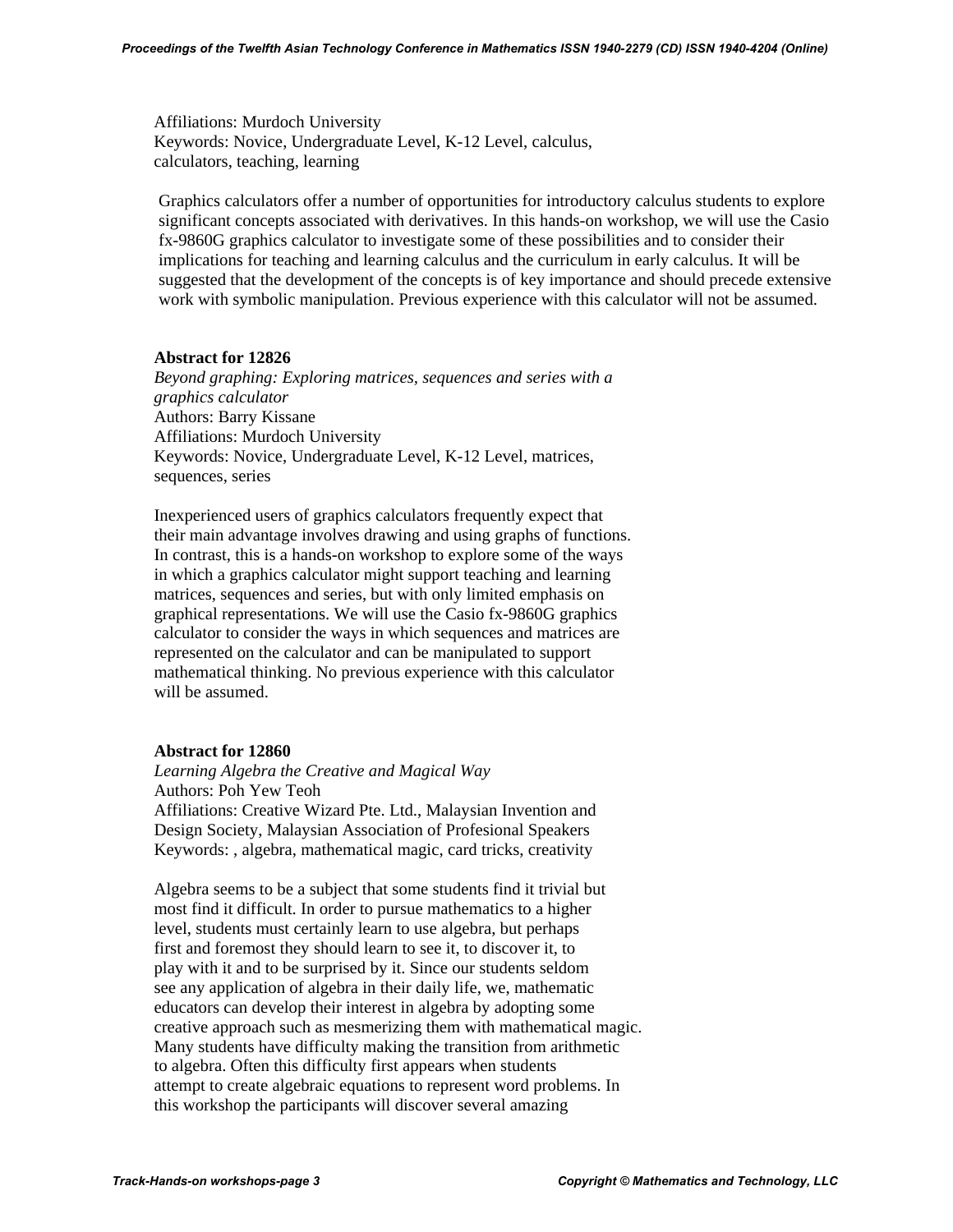mathematical magic using Flash and card tricks that can be explained by translating the magical phenomena into algebraic terms or equations. To further enhance the algebraic concept learnt, mathematics educators will see some examples as how we can prompt students to invent their own magic or to improve on the existing magic. Mathematical Content Covered: "Translating magical phenomena into algebraic terms or equations", "Simplifying algebraic expression", "Expansion and factorization", "Quadratic equations"

 Target audience: Upper primary and lower secondary schools mathematics teachers as well as teacher trainers

#### **Abstract for 12888**

 *Enhancing Mathematics Teaching Through New Technology*  Authors: Wee Leng Ng Affiliations: National Institute of Education, Nanyang Technological University Keywords: enhance teaching, undergraduate level, TI-Nspire

 Handheld graphing technology, if used appropriately in the mathematics classroom, has the potential to enhance teaching and learning of mathematics by empowering students to learn across different visual representations of a mathematical problem. With the aid of such technology, teachers have the means to help students develop a deeper understanding of mathematical concepts, broaden their critical thinking skills and discover meaningful real-world connections.

 In this workshop, participants will explore ways to enhance teaching of mathematics through the new TI-Nspire Technology.

## **Abstract for 12909**

*Problems that can not be solved without a graphing calculator in high school and upper level*  Authors: Fatih YILDIZ, Ahmet Arduc

Affiliations: Mersa Electronical & Technological Products Co; Fatih Colleges Science Schools Math Teacher.

Keywords: Novice, Intermediate, Undergraduate Level, K-12 Level, ClassPad 300, Casio, Comprehensive teaching, Graphics calculators, new methods of teaching, new curriculum, easy learning, visual and easy mathematics.

The use and definite advantages of graphing calculators are already well known and no need to count their benefits. But there are still too many teachers that do not believe in the necessity of graphing calculators that they are almost compulsory to be used. Even in the developed countries, there are still so many schools that do not use any graphing calculators. Most of them have been using without a graphing calculator. Our goal is to prove with many examples faced in many problems in high school and upper math range, that these problems can not be solved and understood without a graphing capable tool.

#### **Abstract for 12918**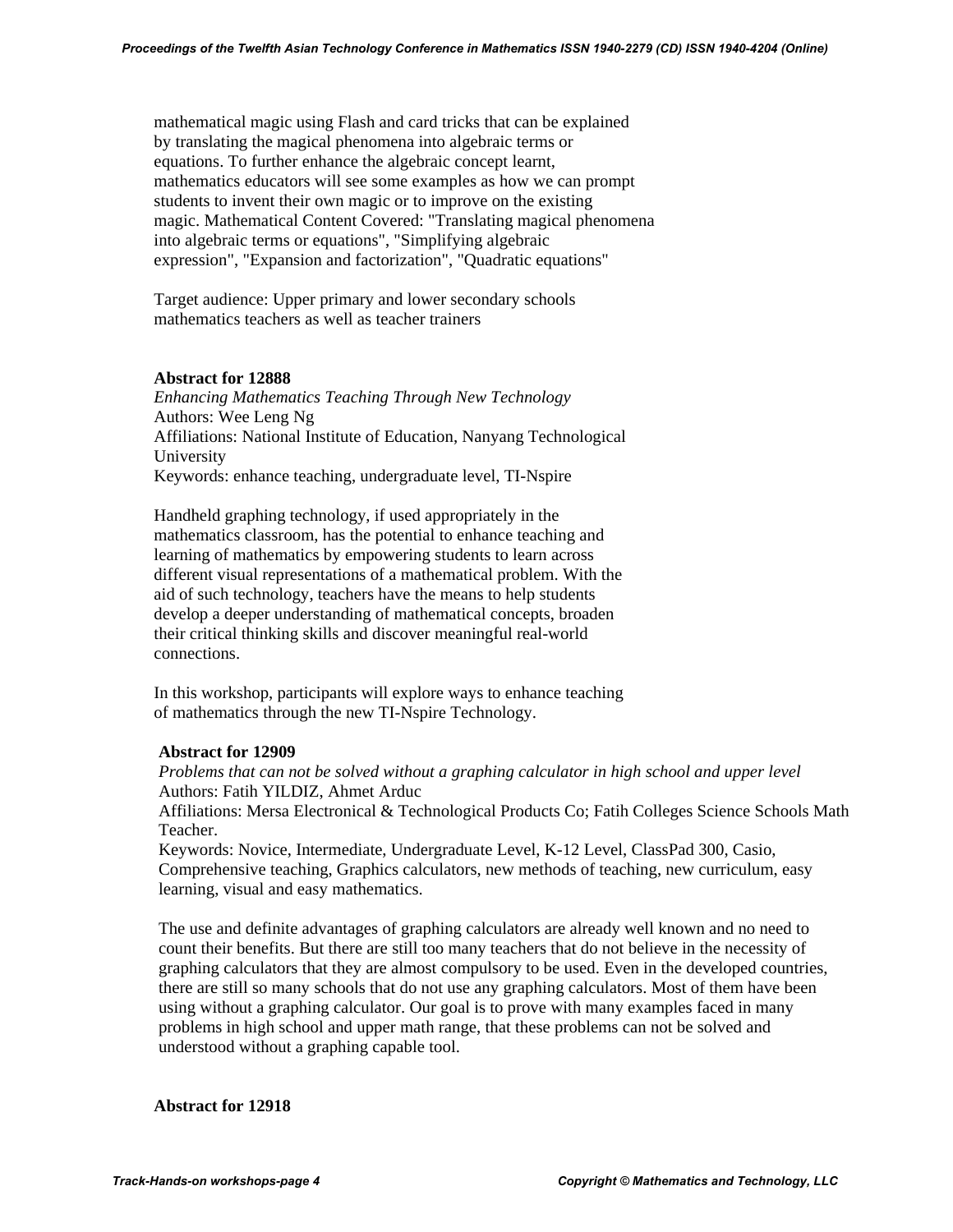*Graphic Calculator Activities for Malaysia Additional Mathematics*  Authors: Mun Chou Fong Affiliations: QED Education Scientific Keywords: graphic calculator, activity, secondary mathematics

 This author has the privilege to work with the Curriculum Development Centre of Ministry of Education in various graphic calculator workshops. The activities contained in the workshop are selected ideas and proposals presented by secondary teachers during these workshops for the past 5 years. The intention is to share with participants, classroom activities on algebra and statistics components as described in the Additional Mathematics, an elective subject designed to meet the need of students who are likely to pursue careers in science and technology. The workshop would be conducted in interactive manner as it progresses, and the author would hope to receive fresh ideas with regards to these activities.

## **Abstract for 12932**

 *It is not just about the proof.*  Authors: Anthony Harradine Affiliations: Baker Centre, Prince Alfred College Keywords: fun, problems, exploration, conjectures, Casio ClassPad, High School, University

 In this workshop we will work together on a beautiful geometry problem. Our progress in understanding the problem will be helped by the use of interactive geometry software (the Casio ClassPad 300 Plus in this case). The problem is suitable for investigation by students in upper high school or first year of university. The workshop leader will conclude by arguing that the reason for sharing problems with students is about ''much more'' than just being able to write a proof. You will experience the ''much more''.

## **Abstract for 12933**

 Children doing mathematics like mathematicians? Authors: Anthony Harradine Affiliations: Baker Centre, Prince Alfred College Keywords: Fun, Problem Solving, Working like a mathematician, Casio ClassPad, High School, 1st Year University

 The humble quadratic function is something we all learn about in school. In this workshop you will work together on a problem that will engage your thinking and help you to see how we can use normal high school mathematics to have students behaving in a very similar way to mathematicians. To assist us in our thinking we will use the graphing abilities and CAS ablities of the Casio ClassPad 300 Plus, but in the end it is the mathematics that allows us to complete the task.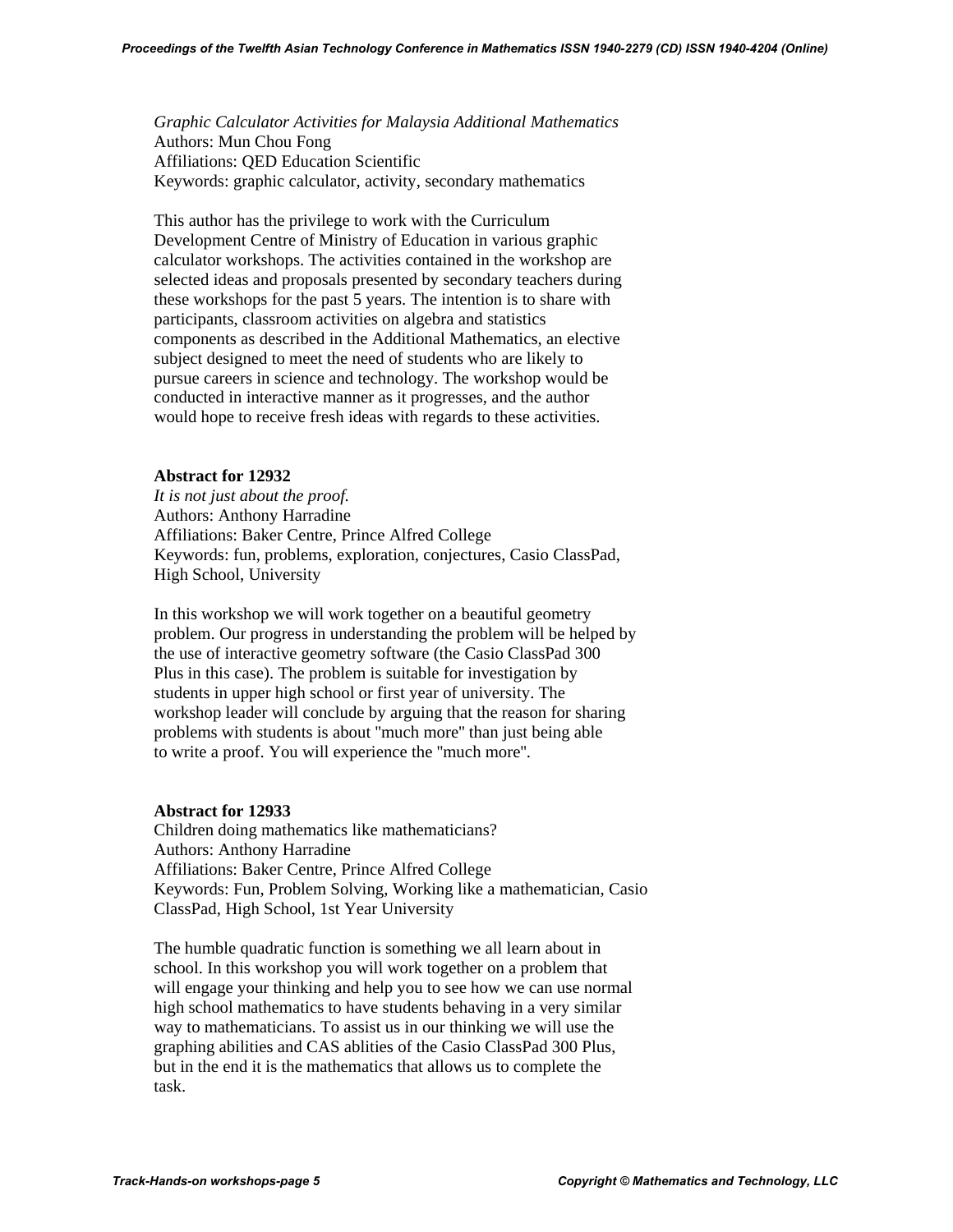#### **Abstract for 12940**

 *Transformations via Cabri Jr and Transformation Graphing Applications*  Authors: Judy O'Neal Affiliations: North Georgia College & State University Keywords: Novice, Intermediate, Undergraduate Level, K-12 Level, Pre-service and in-service teachers

 When computer lab space is limited or unavailable, an alternative to Cabri or The Geometer's Sketchpad is needed to help pre-service and in-service teachers develop conceptual understanding of basic geometric concepts. Cabri Jr and Transformation Graphing Apps provide dynamic learning environments on the TI-84 Plus that students can hold in their hands wherever they are located while simultaneously facilitating increased guided discovery opportunities. This workshop will engage participants in a hands-on introduction to the capabilities of Cabri Jr and Transformation Graphing Apps and will incorporate engaging activities appropriate for investigating and assessing varied geometric concepts. Opportunities for participants to gain basic proficiency with the applications and to discuss their reactions will be provided. Calculators will be supplied for participant use.

#### **Abstract for 12946**

 *Probability and Statistics using the TI-84*  Authors: Connie Schrock Affiliations: Emporia State University, National Council of

 Students need to be able to experiment with real data in order to learn the power of statistics as well as experience multiple ways to apply probability. The TI-84 is an effective tool to help students and teachers in the classroom. This workshop will engage participants in a hands-on use of the Probability Apps and the statistical applications that are preloaded on all TI-84 calculators. Participants will be able to participate in motivating activities appropriate for investigating and assessing data concepts. Many times teachers bypass real data or creating their own data in order to faster access material. Using technology allows teachers and students to quickly interpret and apply mathematics to make decisions. Participants will be encouraged to discuss the applications while becoming proficient with these applications. Calculators will be supplied.

#### **Abstract for 12973**

 *Using a Spreadsheet Tool to Understand Mathematical Functions*  Authors: Brenda Lee Affiliations: Wu Feng Institute of Technology Keywords: Undergraduate Level, K-12 Level, Function, Spreadsheet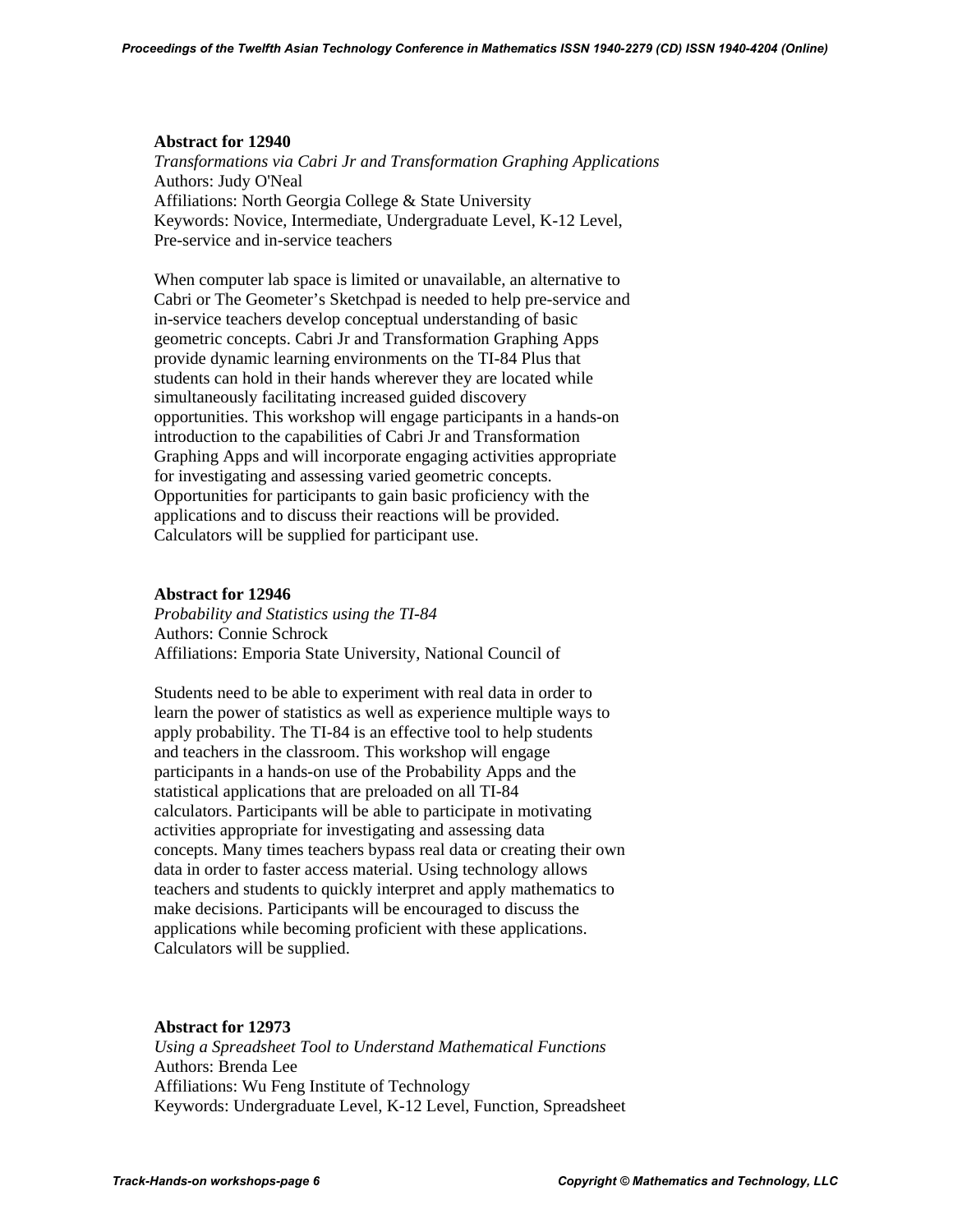This workshop is organized as a hands-on seminar. In addition to PowerPoint presentation and demonstration of sample problems, the participants will be expected to play with their calculators and simulate the lecturer's procedures. During the workshop, the usage of CASIO ClassPad 300 Spreadsheet Tool will be demonstrated. It will be shown that its calculation power is sufficient for understanding mathematical functions and how functions can help us better understand our environment and our daily life.

## **Abstract for 12974**

 *Using Calculator to Find Your Own Algebraic DNA*  Authors: Brenda Lee Affiliations: Wu Feng Institute of Technology Keywords: K-12 Level, Algebra, Individualized activity

 An instructional module has been created to help students learn different topics in mathematics. This module is based on each person's name to arouse interest in learning mathematics. It involves mathematical concepts such as number sense, algebraic thinking, geometry, and statistical reasoning, as well as other subjects such as art and logo design. It helps to solve typical problems of high-school and college science, mathematics, statistics and other courses. With its abundant contents we can provide our students the basic mathematical knowledge needed for further study in their own fields. In this workshop, using this module with the help of calculator, solving complex algebraic expressions can be quickly done with CAS. We will show how our students find their own individualized algebraic DNA and to appreciate that making mathematics is simple, attractive, realistic and personalized. The participants will be expected to play with their calculators and find their own individualized algebraic expressions.

## **Abstract for 13008**

 *e-Activities at Work*  Authors: Poh Tze Thiam Paul Affiliations: Casio Singapore, Mathlodge, The Little Sheep Pte Ltd Keywords:

 This workshop aims to share with the participants how to create an e-Activity on the graphing calculator Casio fx-9860G/SD/Slim. All the mathematical functions available in the fx-9860 G/SD/Slim graphing calculator can be integrated easily into the e-Activities, hence make the e-Activity a versatile and useful tool for learning. In particular, graphing calculators are generally accepted in secondary school and junior college mathematics classrooms and with the built− in e-Activity, they also provide a cheaper and portable alternatives to computers. Participants will have hands-on experiences in creating an e-Activity during the workshop and no